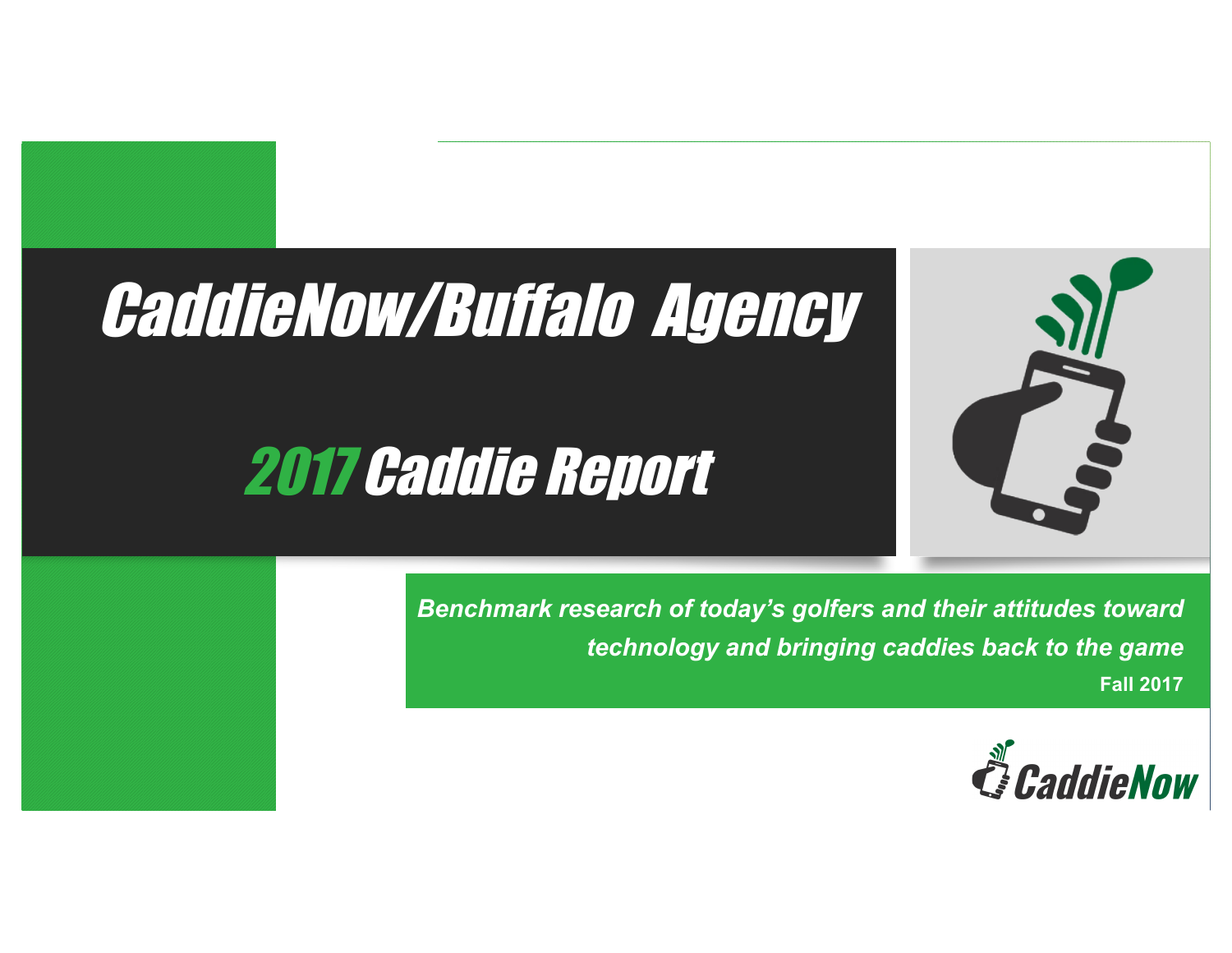

### **OBJECTIVE**



**CURRENT GOLF CONSUMER BEHAVIORS AND TO GAIN A DEEP UNDERSTANDING OF THE THEIR FEELINGS ABOUT GOLF WITH CADDIES**

• Commissioned Industry expert Buffalo Agency



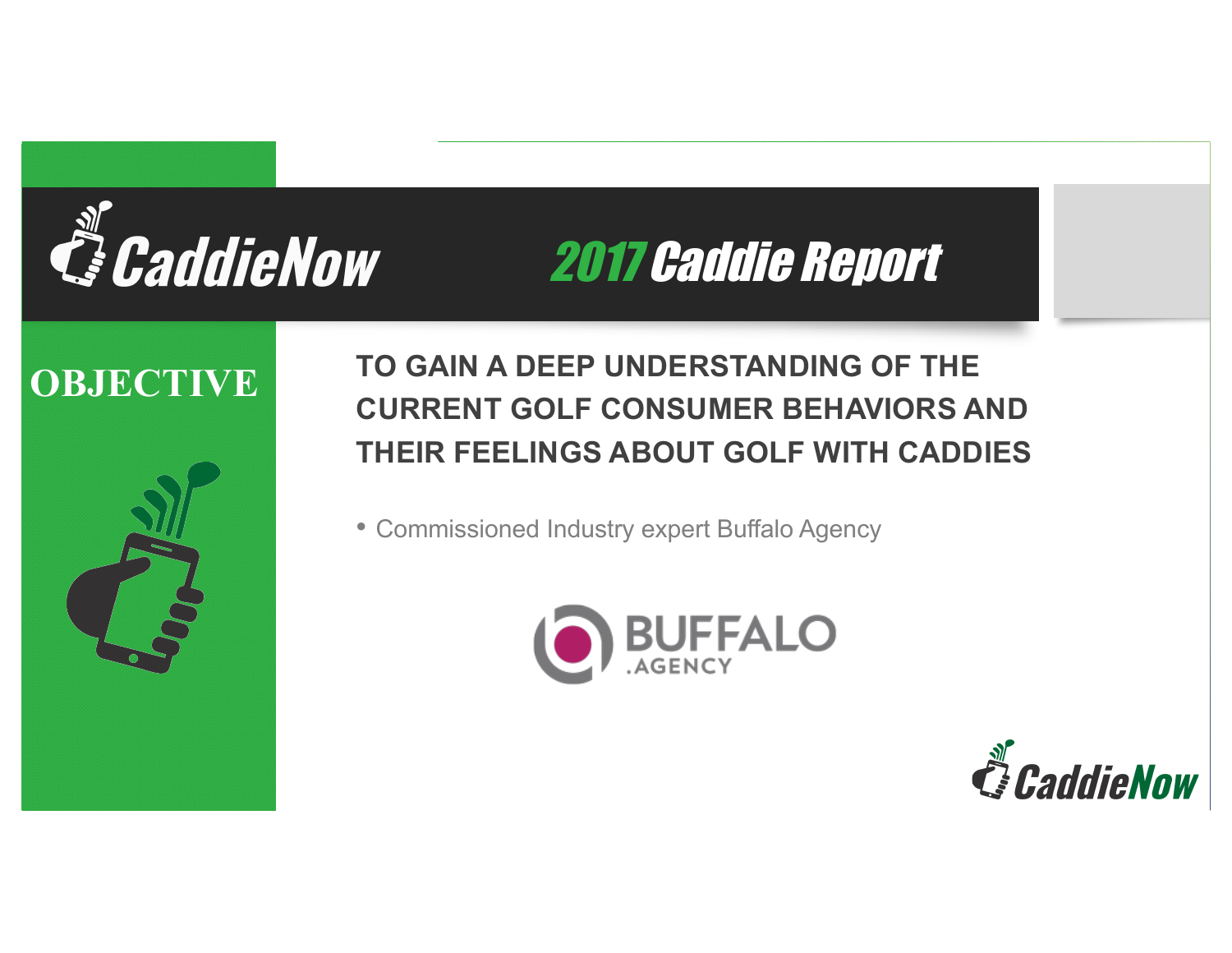# *G* CaddieNow

## 2017 Caddie Report

## **GOAL**



### **2017 Industry Survey Report ATTITUDES & MOTIVATIONS TOWARD ACQUIRE INSIGHTS INTO STAKEHOLDER BRINGING CADDIES BACK TO THE GAME:**

- Public & Private Course Golfers
- Private/Resort Course Golfers
- Public/Private/Resort Course Managers
- Existing customers (App downloaders)

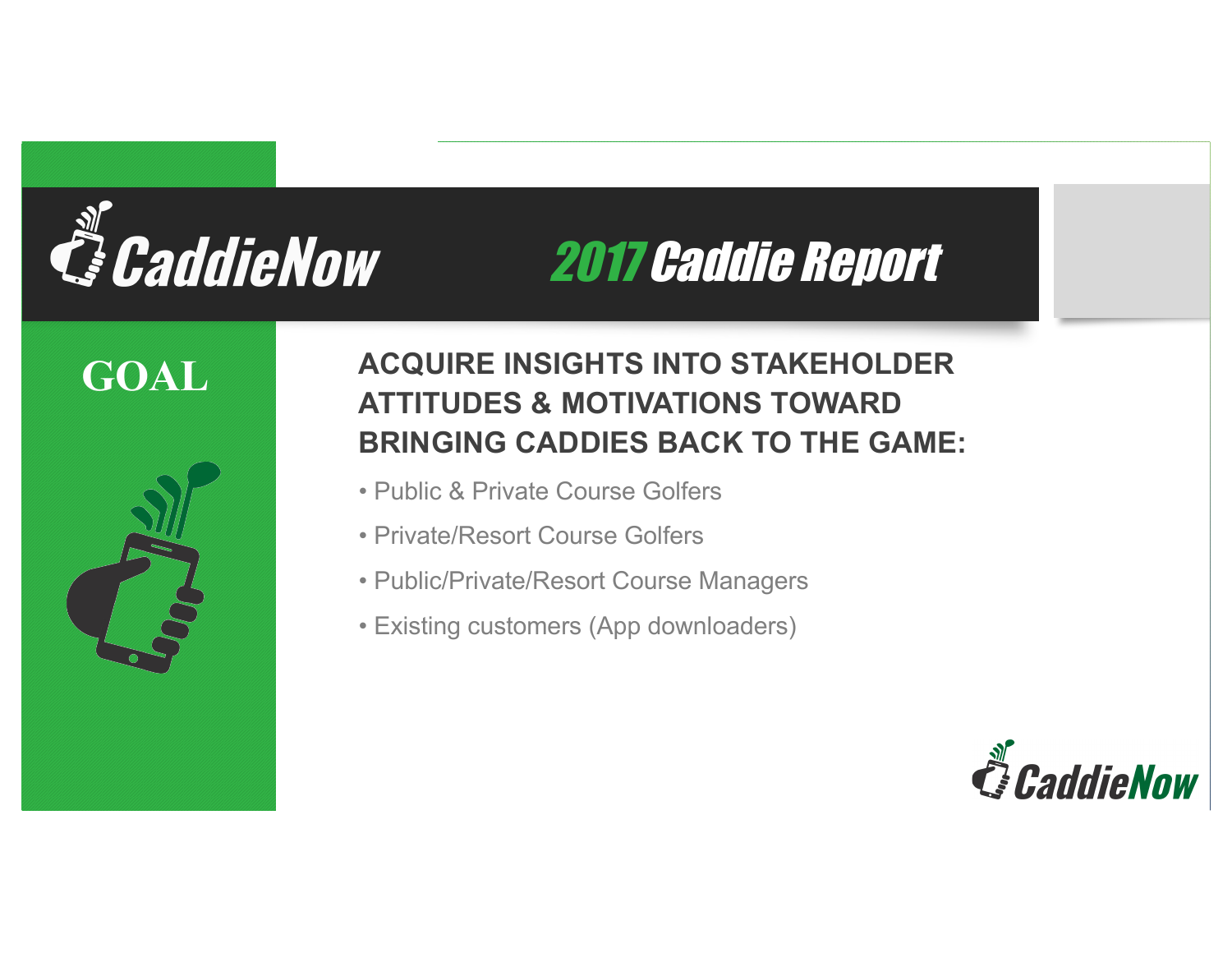# **E** CaddieNow

## 2017 Caddie Report

## **SCOPE**



### **EXTENSIVE STUDY**

- Over **300,000** Golfers Surveyed
- Responses received from Golfers and Club Managers (Public/Private/Resort)

### **DURATION**

• Survey conducted from **July 11 – 31, 2017**

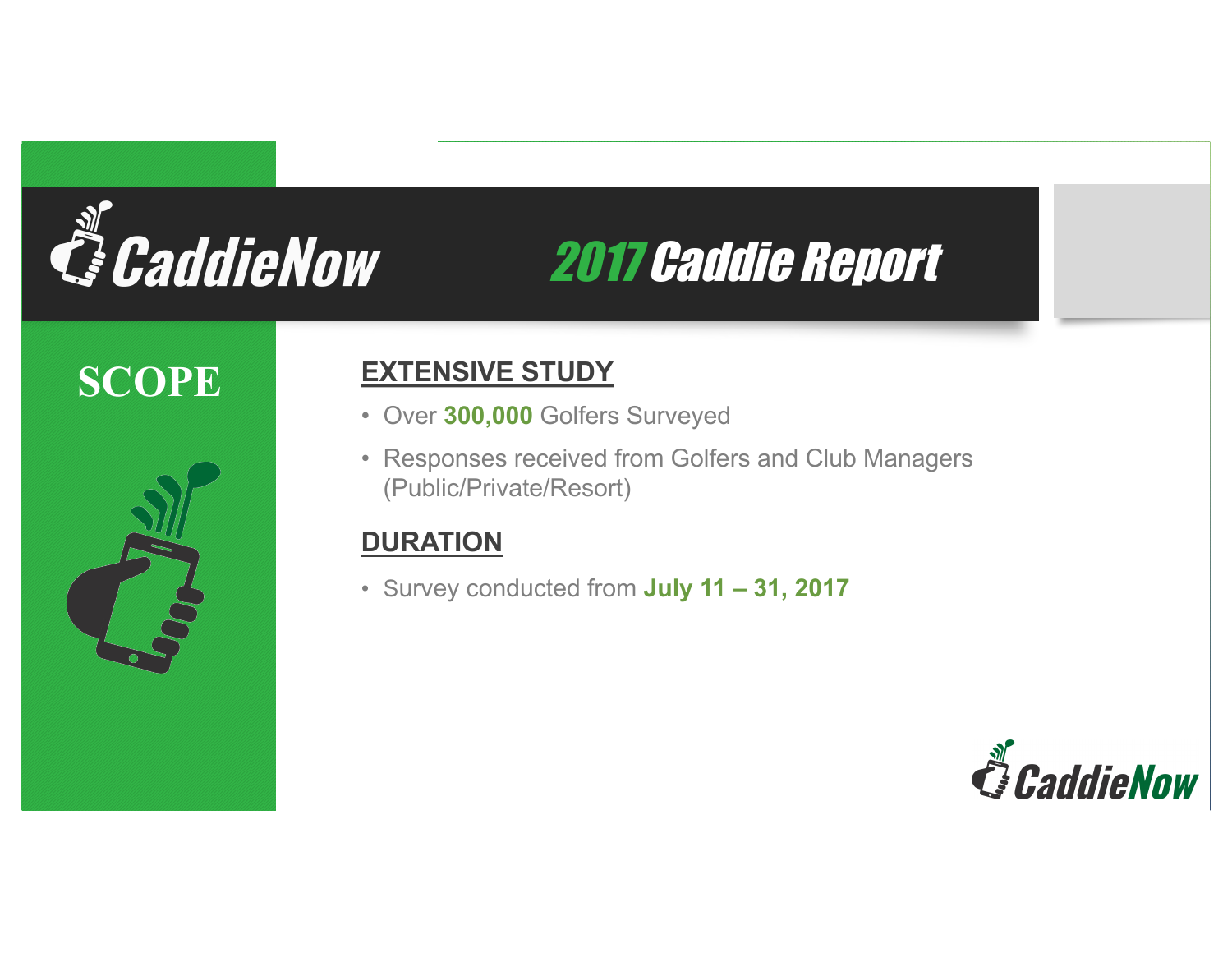

## **INSIGHTS**



### **GOLFER PROFILE**

- **25%** Earn more than \$75,000 a year • **75%** Earn more than \$75,000 a year
- **90%** Categorize themselves as intermediate or better golfers
- **66%** Play at least once per week
- **70%** Play on Public Golf Courses

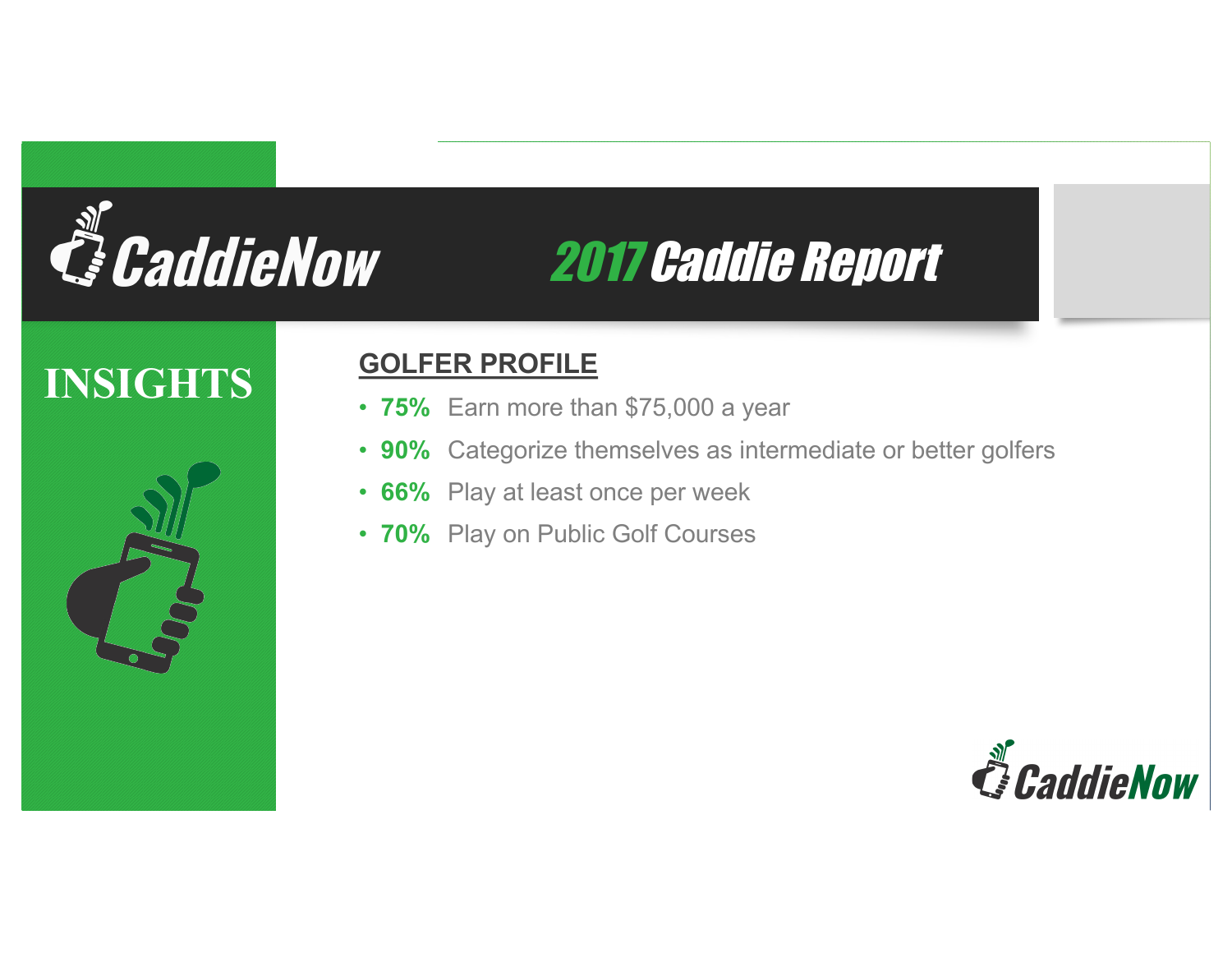

## **INSIGHTS**



### **GOLFER PROFILE**

- **201%** Play for enjoyment
- **50%** Play for exercise/health benefits
- **65%** Prefer to walk
- **72%** Have played a round with a Caddie

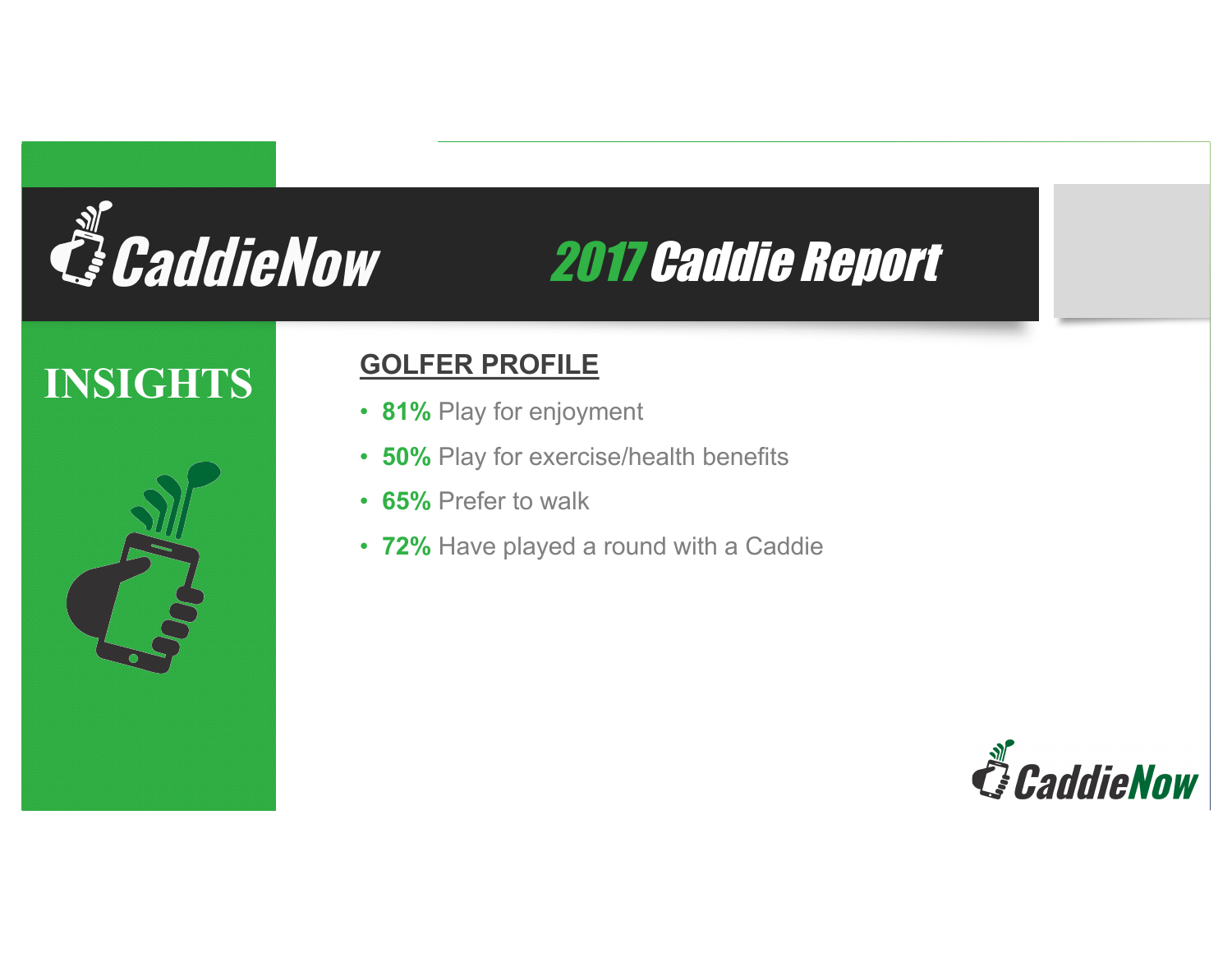

## **INSIGHTS**



### **ATTITUDES TOWARD CADDIES**

- **49%** Main hurdle to Caddie Usage is 'Lack of Access' and the expense of the traditional Caddie system • **49%** Main hurdle to Caddie Usage is 'Lack of Access' and the expense of the traditional Caddie system
- **44%** Say Caddies elevate "The Experience"
- **38%** Want Opportunity to mentor Young Caddie (18-22) or aspiring golfer

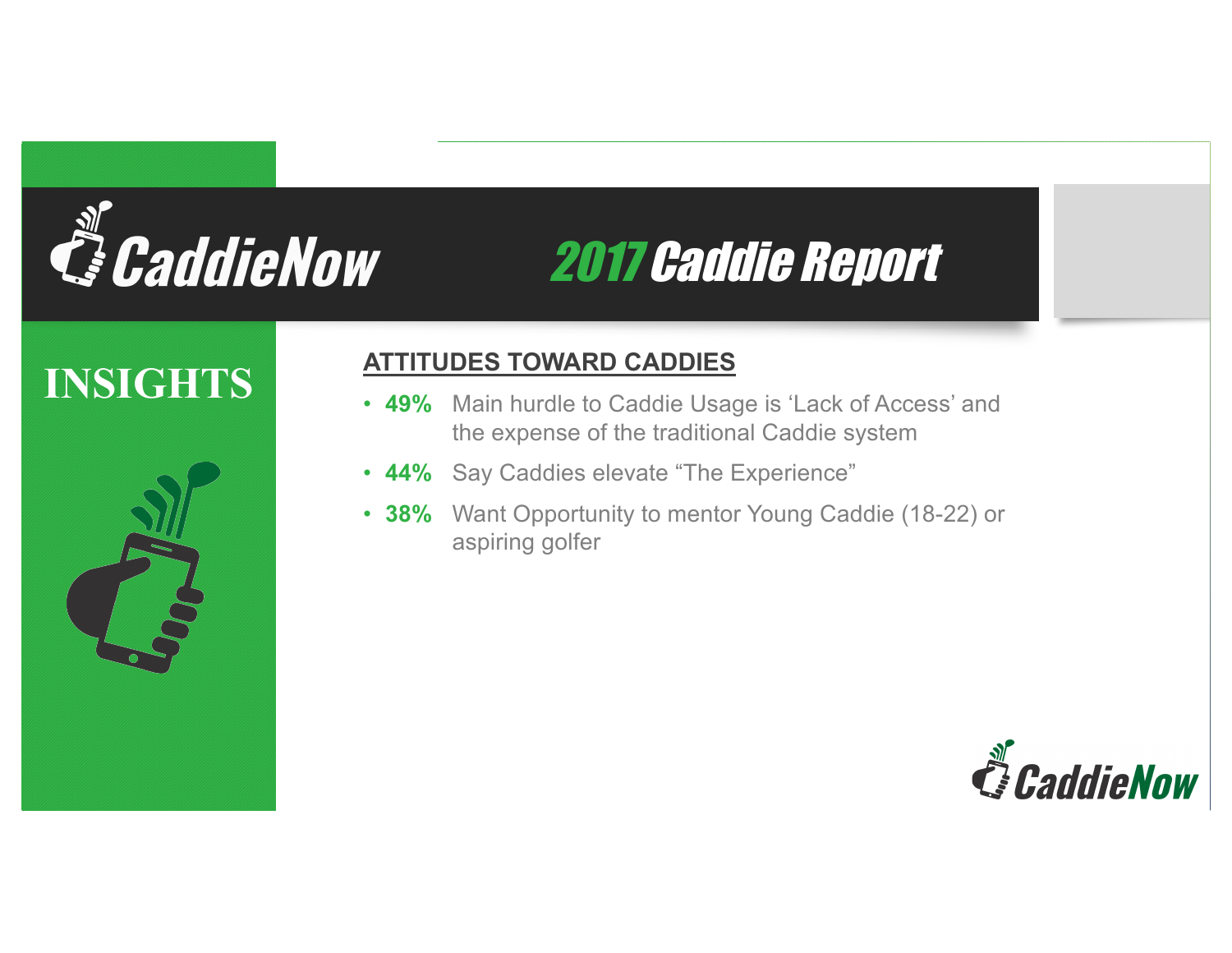# *E. CaddieNow*

## 2017 Caddie Report

### **INSIGHTS ATTITUDES TOWARD TECHNOLOGY**

- **33%** Of golfers are likely to use a platform similar to Uber or Lyft to book a Caddie/interested in the future
- **36%** Of all Golfers (exactly same % regardless Public or Private players) are willing to use on-demand Caddie Service
- **52%** Of golfers willing to use Caddie Apps believe Caddies should be offered at all courses

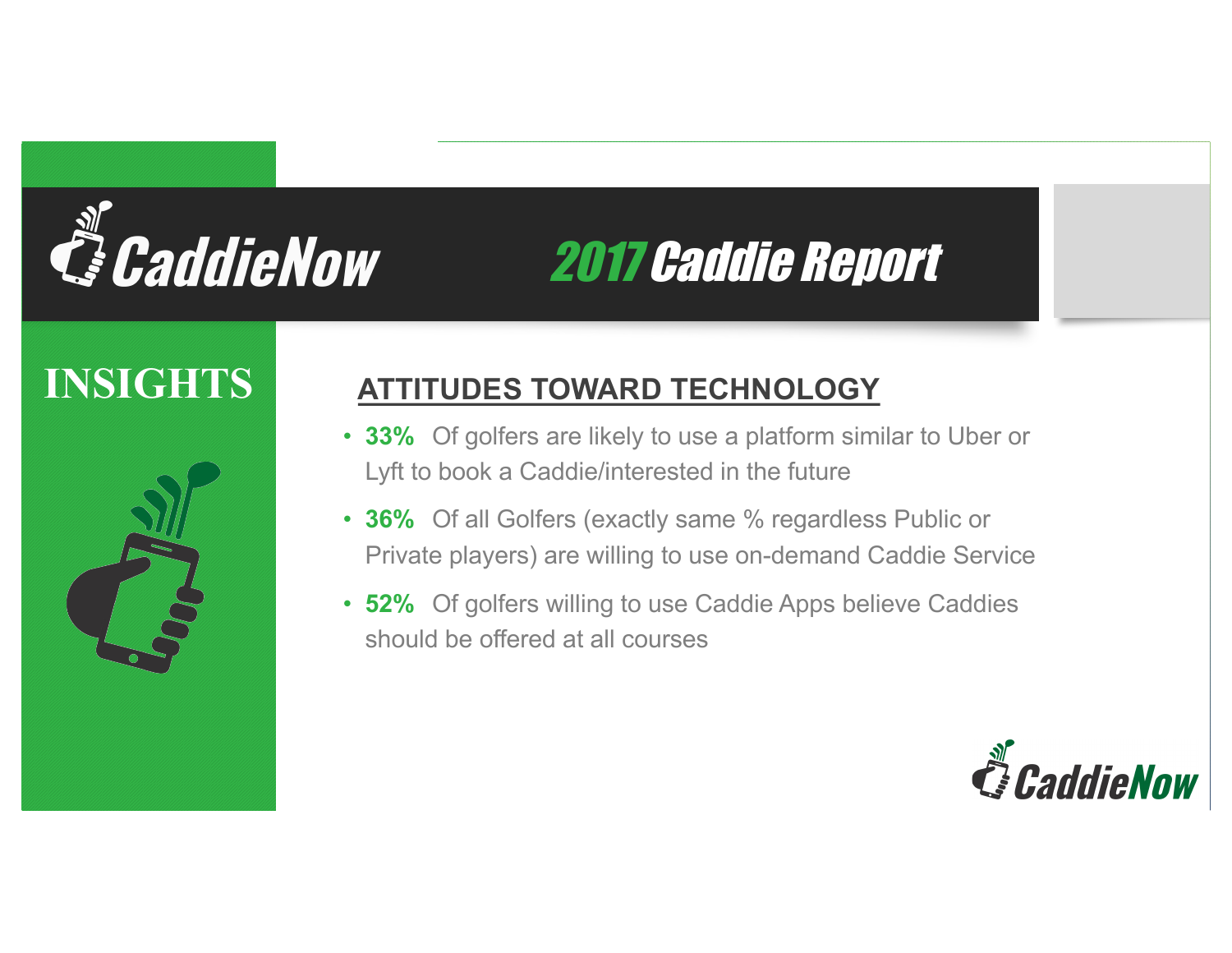

## **INSIGHTS**



### **FACTORS MOTIVATING CADDIE USAGE**

## **2017 Industry Survey Report The Reasons golfers like hiring Caddies:**

- Mentoring younger Caddies
- Caddies provide "The Tour Experience"
- Helpful course knowledge & tips
- Carrying the bags

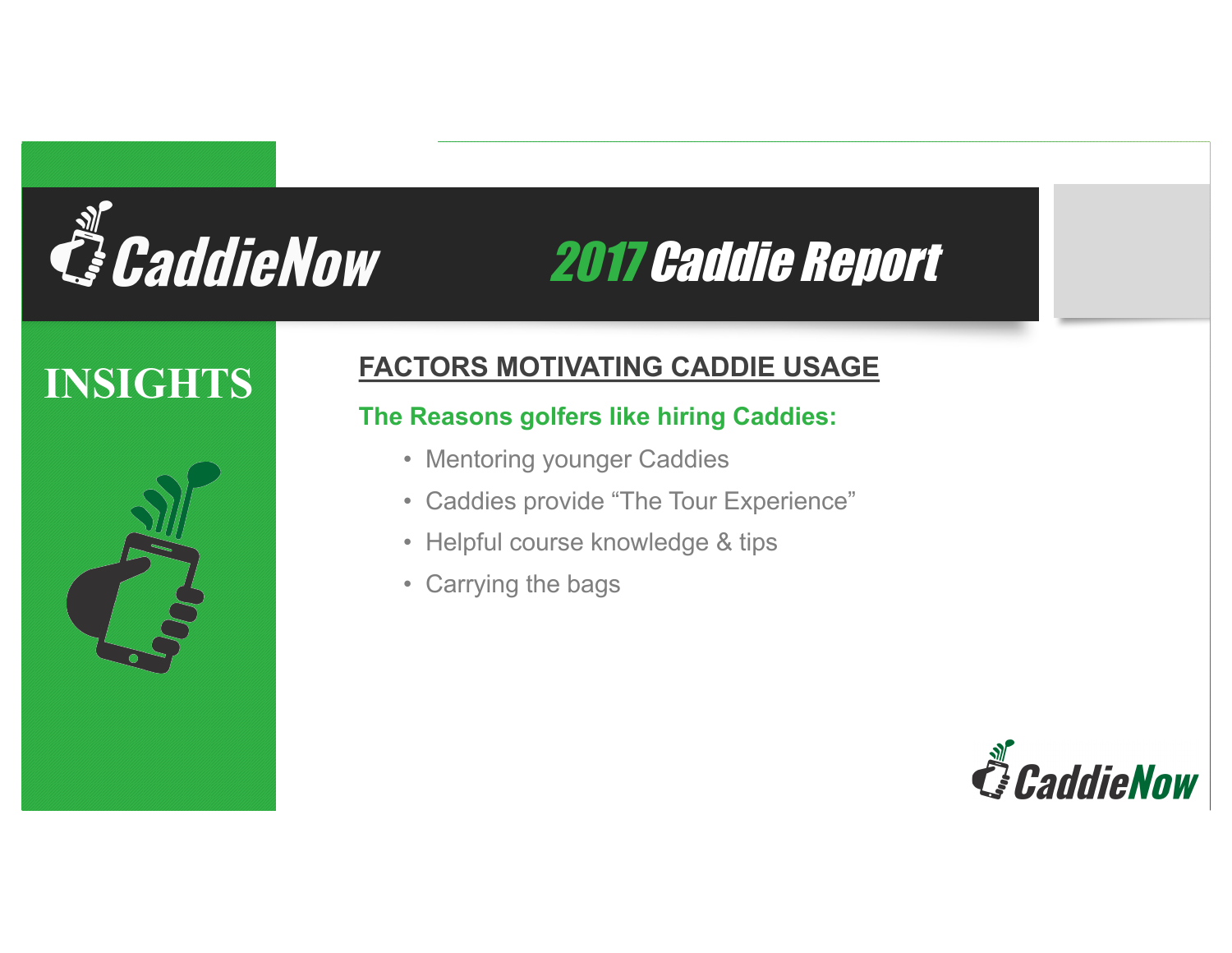

## **INSIGHTS**



### **FACTORS MOTIVATING CADDIE USAGE**

## **2018**<br>The Reasons Courses like Caddies:

- Public Courses want to elevate their experience to Higher Level and provide customers a premium service
- Private Clubs and Courses want to offer their members as many services/options possible

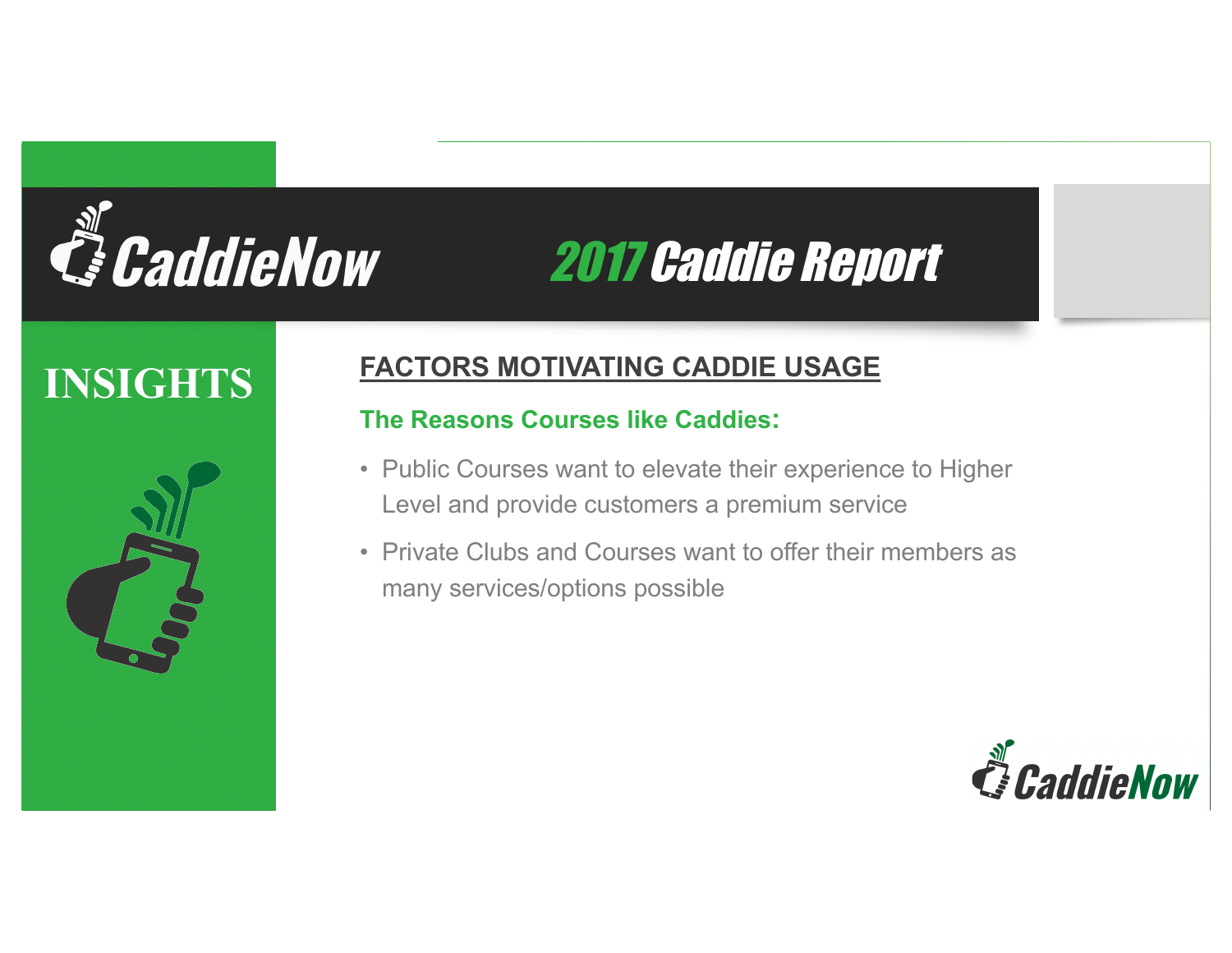

## **INSIGHTS**



### **2017 Industry Survey Report SERVICES FACTORS MOTIVATING USE OF ON-DEMAND CADDIE**

### **The Reasons Golfers like using Caddie Apps:**

- Affordable Pricing
- Convenience
- Professional Service

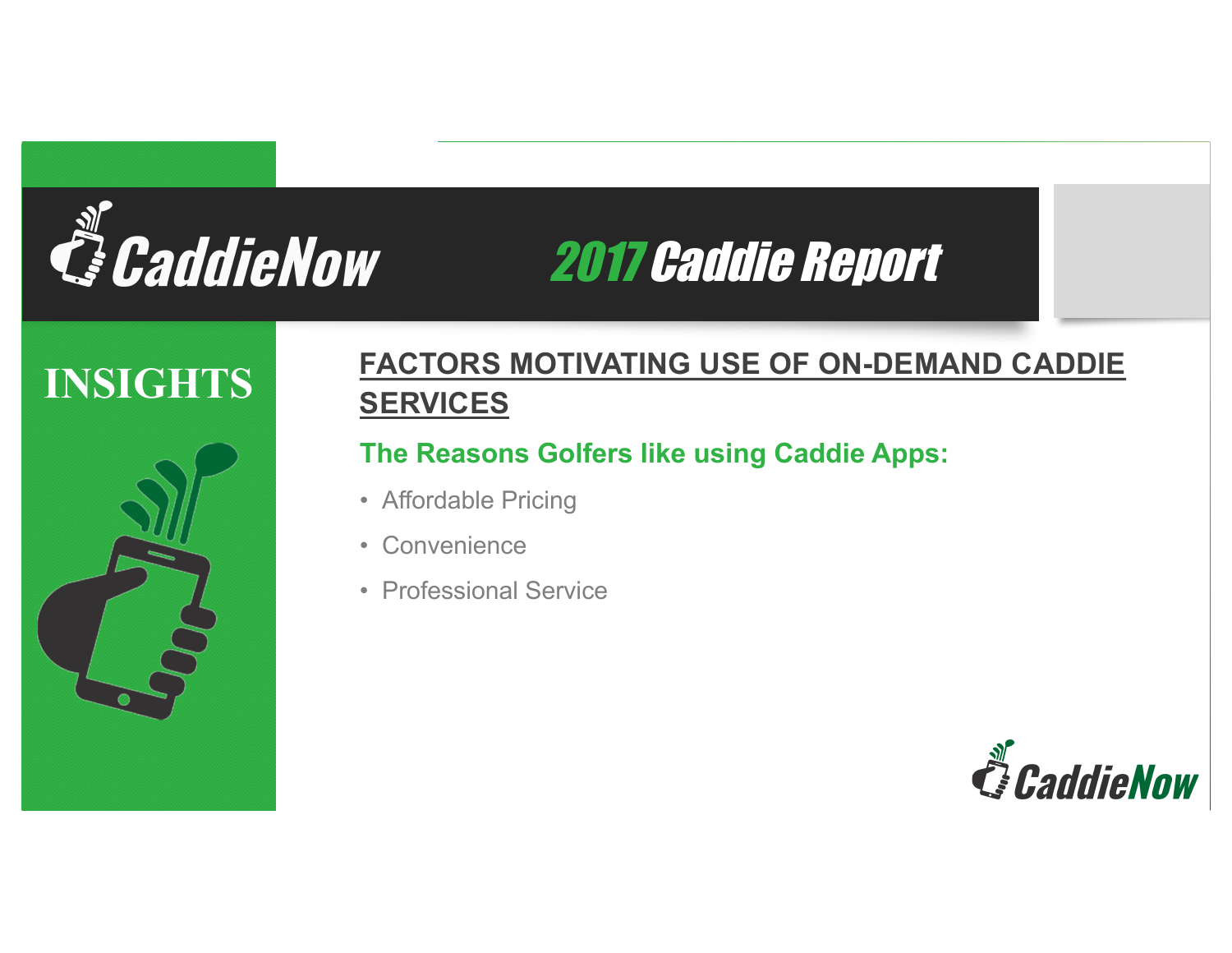

### **COMMENTARY**



- Caddie programs have gone all but extinct over the past 30 years due to the heavy use of golf carts and the cost of managing full time programs**, on-demand platforms help solve this problem.**
- Youth caddie programs help grow the game of golf by giving teens and college students a way to **'learn and earn'** in the sport of golf
- Golfers want to give back to the game and use youth caddies at all types of courses.
- Bringing caddies back to the game and making them available at all clubs via an on-demand platform;
	- **Grows the game with youth**
	- **Improves the golfer's experience and health**
	- **Provides courses with additional service options**